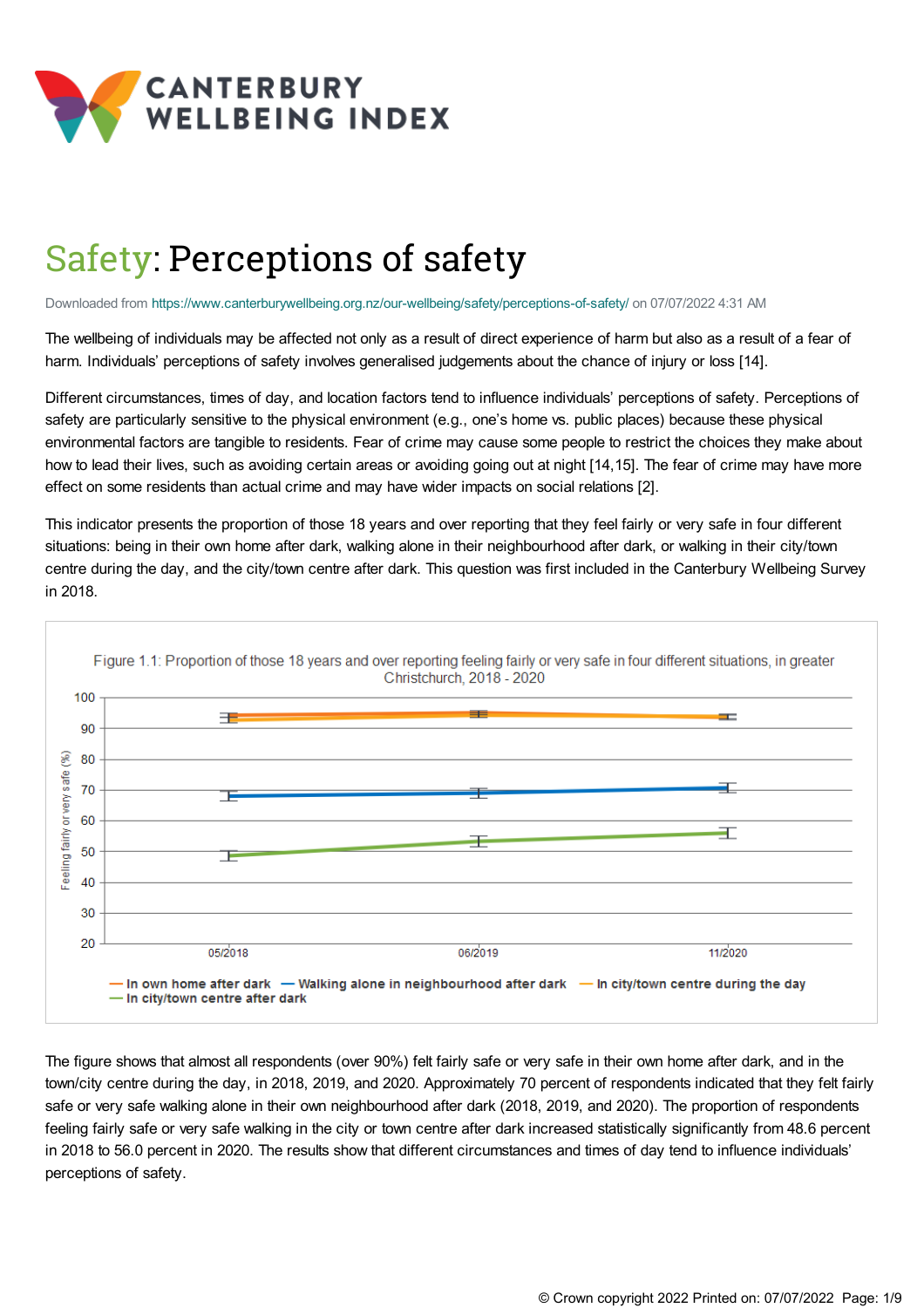





The figures show that a similar proportion of respondents (more than 90%) felt fairly safe or very safe in their own homes after dark (Figure 1.2a) and in the town or city centre during the day (Figure 1.2b), across the three Territorial Authority areas, in 2018, 2019, and 2020. However, statistically significant differences in perceived safety are apparent for the two categories 'walking alone in their own neighbourhood after dark' (Figure 1.2a: Selwyn District, 78.9%; Waimakariri District, 72.5%; Christchurch City, 69.1%; in 2020) and 'walking in the town or city centre after dark' (Figure 1.2b: Selwyn District, 63.7%; Waimakariri District, 60.6%; Christchurch City, 54.1%; in 2020). Overall, perception of safety appears to be highest in Selwyn District and lowest in Christchurch City, particularly in the city centre after dark (although this aspect improved statistically significantly for Christchurch City during the period 2018-2020, from 45.1% to 54.1%).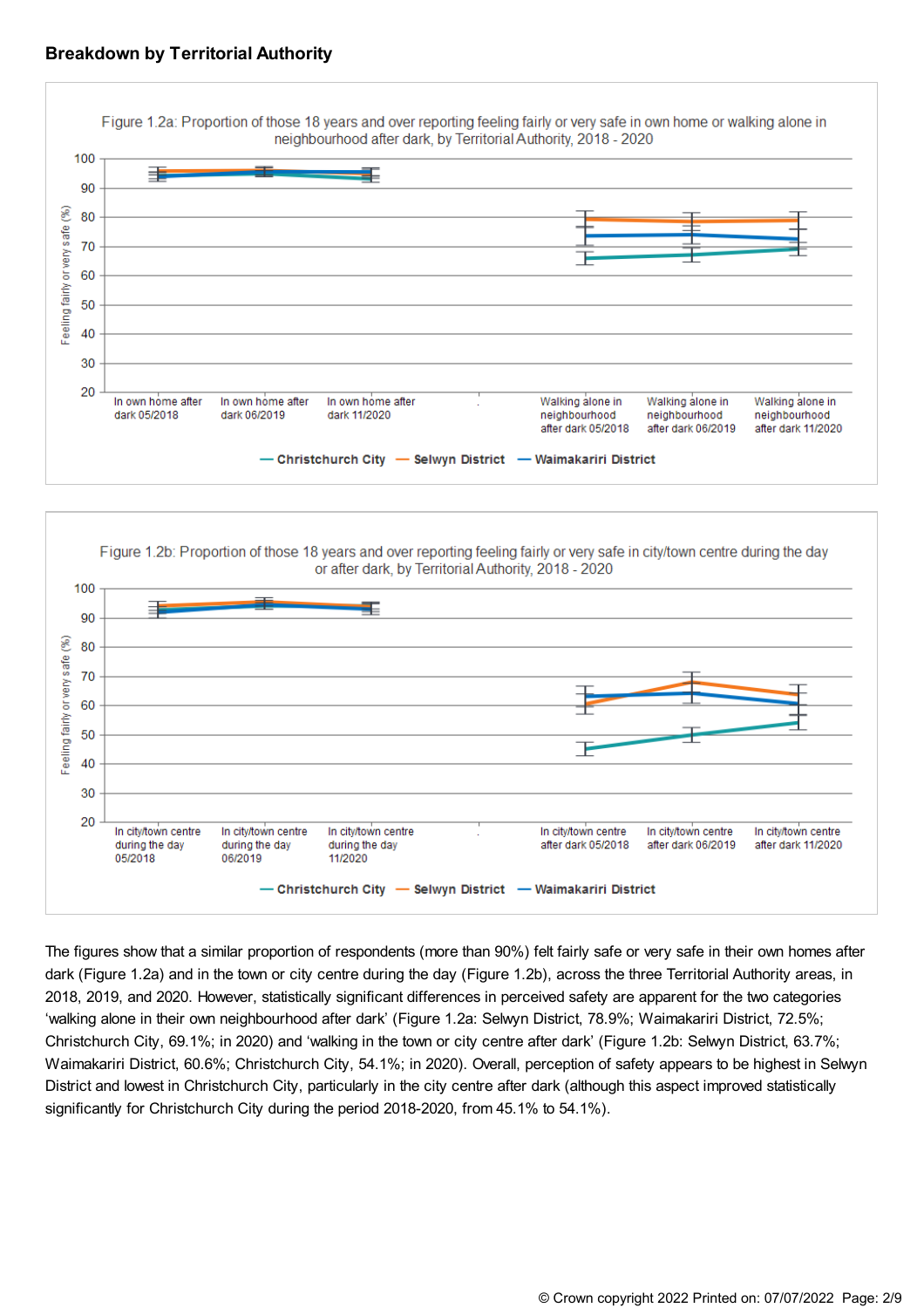## **Breakdown by ethnicity**



Figure 1.3b: Proportion of those 18 years and over reporting feeling fairly or very safe in city/town centre during the day or after dark, in greater Christchurch, by ethnicity, 2018 - 2020 100 90 E 80 eeling fairly or very safe  $70$ 60 50 40 30 20 In city/town centre In city/town centre In city/town centre In city/town centre In city/town centre In city/town centre during the day during the day during the day after dark 05/2018 after dark 06/2019 after dark 11/2020 05/2018 06/2019 11/2020 European -- Māori — Pacific/Asian/Indian

Figures 1.3a and 1.3b show perceptions of safety, by ethnicity, in 2018 and 2019. A similar pattern can be seen across all four situations: Māori respondents generally reported lower levels of perceived safety (proportion feeling fairly or very safe) than European and Pacific/Asian/Indian respondents (but the differences are generally not statistically significant). In 2020, a statistically significantly lower proportion of Māori respondents reported feeling fairly or very safe in their own homes after dark than both European respondents and Pacific/Asian/Indian respondents (88%, 94.1%, and 94.1%, respectively). There were no other statistically significant differences in perceived safety in different situations between ethnic groups.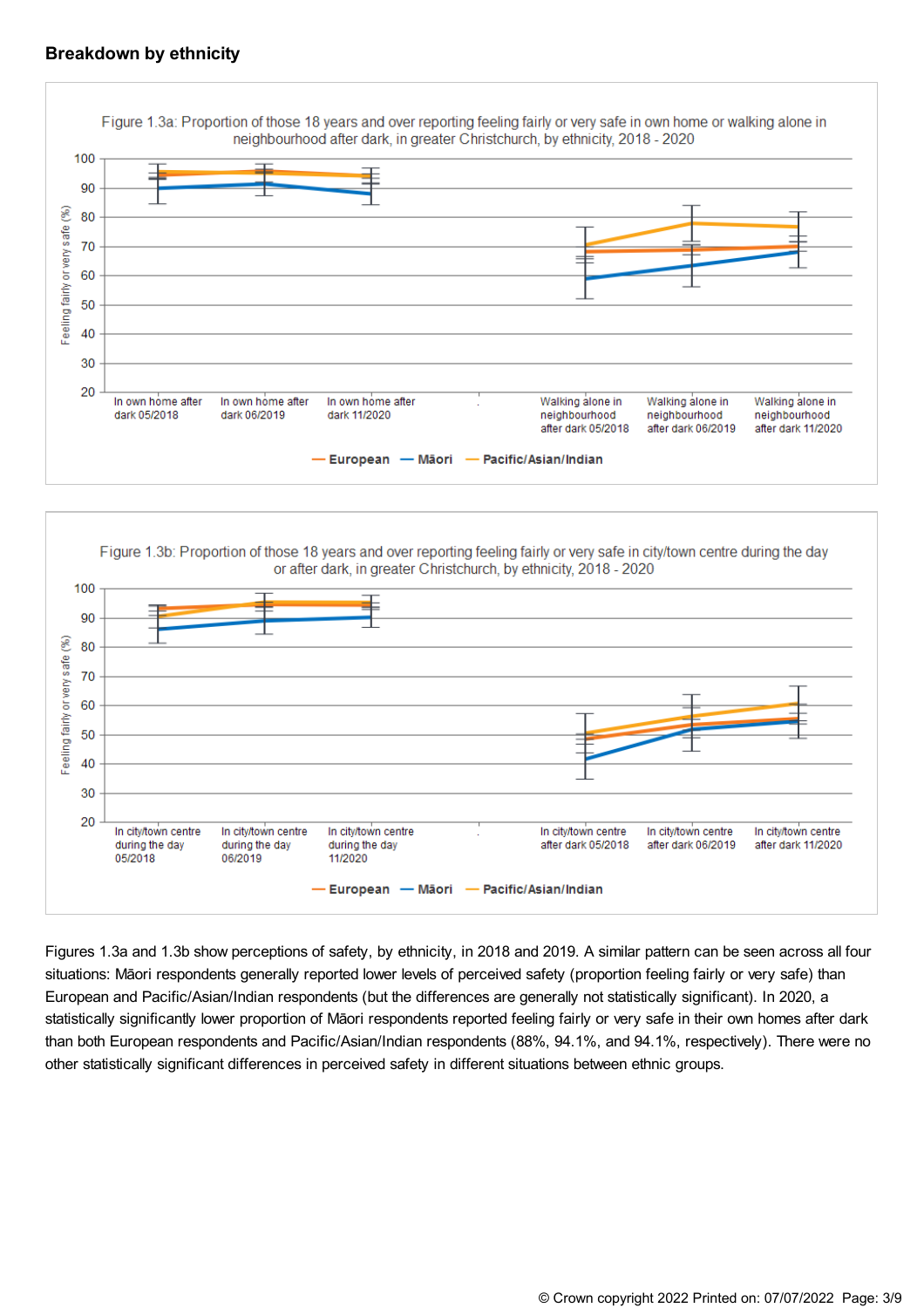## **Breakdown by age**





Figures 1.4a and 1.4b show perceptions of safety, by age group, in 2018-2020. Most respondents reported feeling fairly or very safe in their own home, and there are no statistically significant differences between age groups in 2018, 2019, or 2020. The figures show a pattern of generally similar perceptions of safety for respondents aged 18 to 74 years. However, respondents aged 75 years and over were less likely to report feeling fairly or very safe in the other situations compared to other age groups. In 2020, respondents aged 75 years and over were statistically significantly less likely to report feeling fairly or very safe walking alone in their neighbourhood after dark, or in the city/town centre during the day, compared to all other age groups, and in the city/town centre during the day compared to those in the 25-34 years, 35-49 years, and 50-64 years age groups.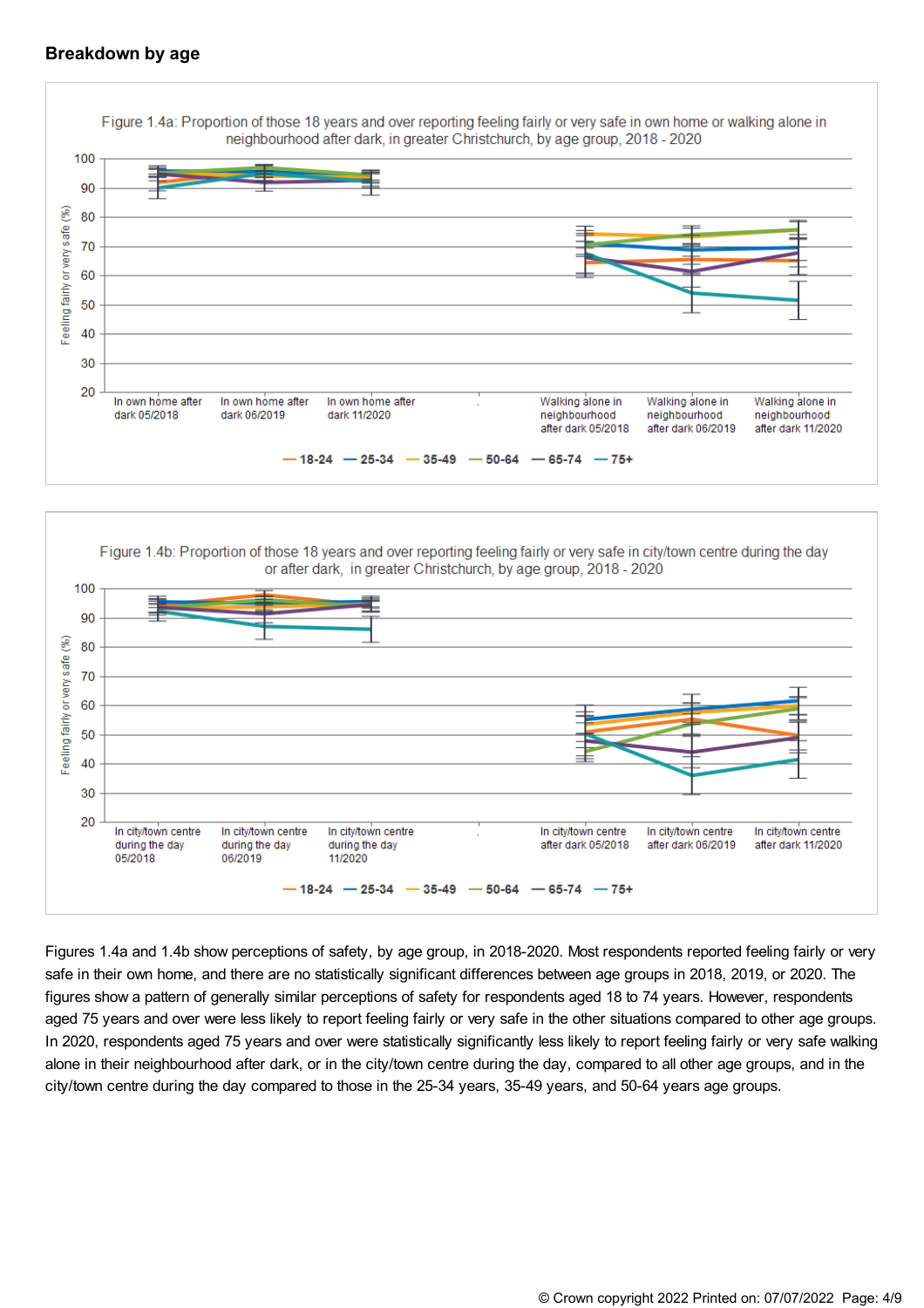## **Breakdown by gender**





Figures 1.5a and 1.5b show that some aspects of the context differentially influence men and women's perceptions of safety. The results highlight women's statistically significantly lower perception of safety in outdoor environments after dark (for example, in 2020, only 42.8% of female respondents indicated feeling fairly or very safe walking in the city/town centre after dark, compared to 69.2% of males).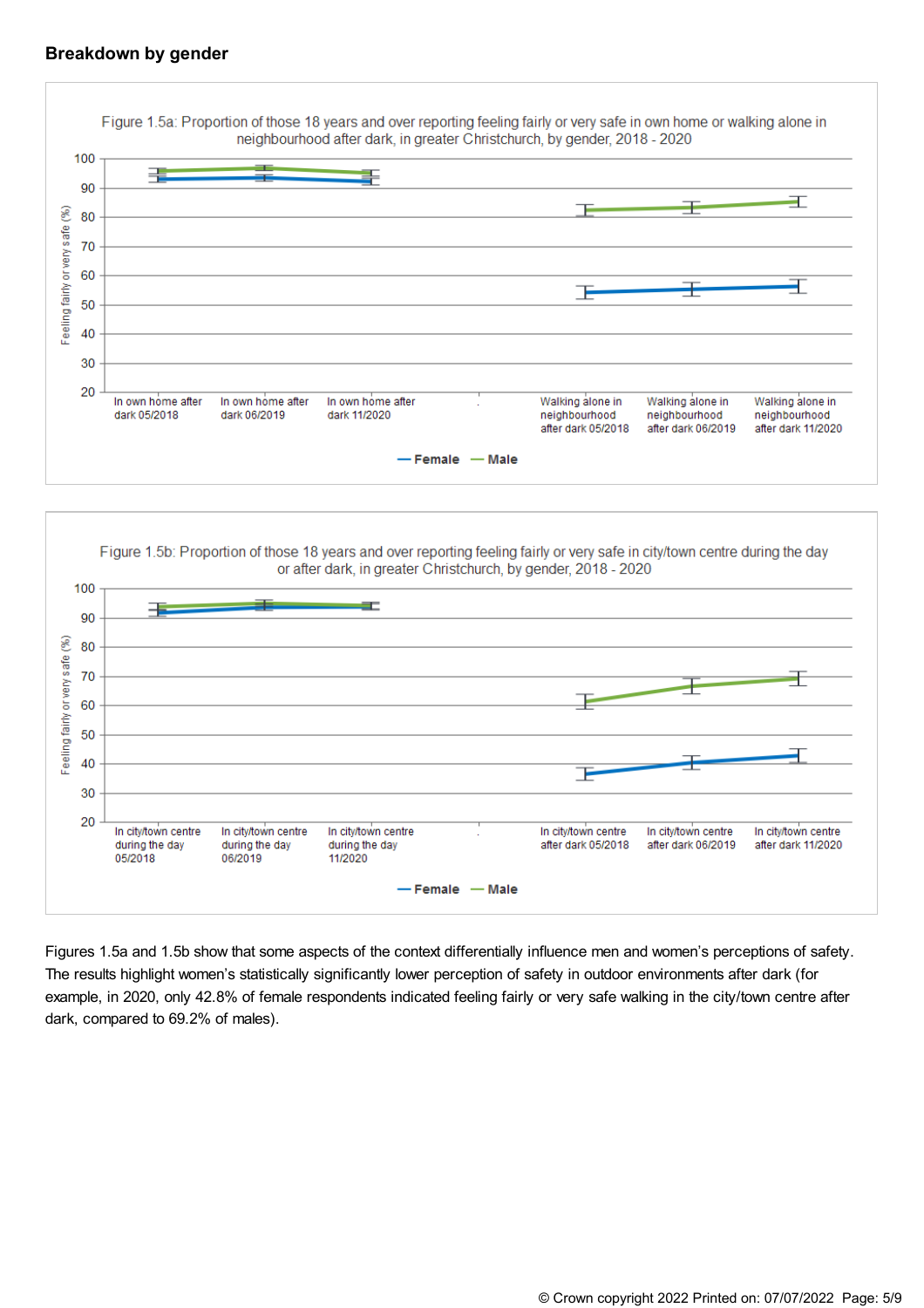#### **Breakdown by income**





Figures 1.6a and 1.6b show a clear positive relationship between annual household income and respondents' perceptions of safety. The proportion of respondents feeling fairly safe or very safe in each of the four situations shown tends to increase with increasing income. In all four situations (home after dark, neighbourhood after dark, town/city centre after dark, and town/city centre during the day) respondents from the lowest income group (<\$30,000) had statistically significantly lower levels of perceived safety compared with respondents from the highest income group (\$100,000+). In 2020, the income gradient is most pronounced for the two situations 'in city/town centre after dark' and 'walking alone in the neighbourhood after dark'.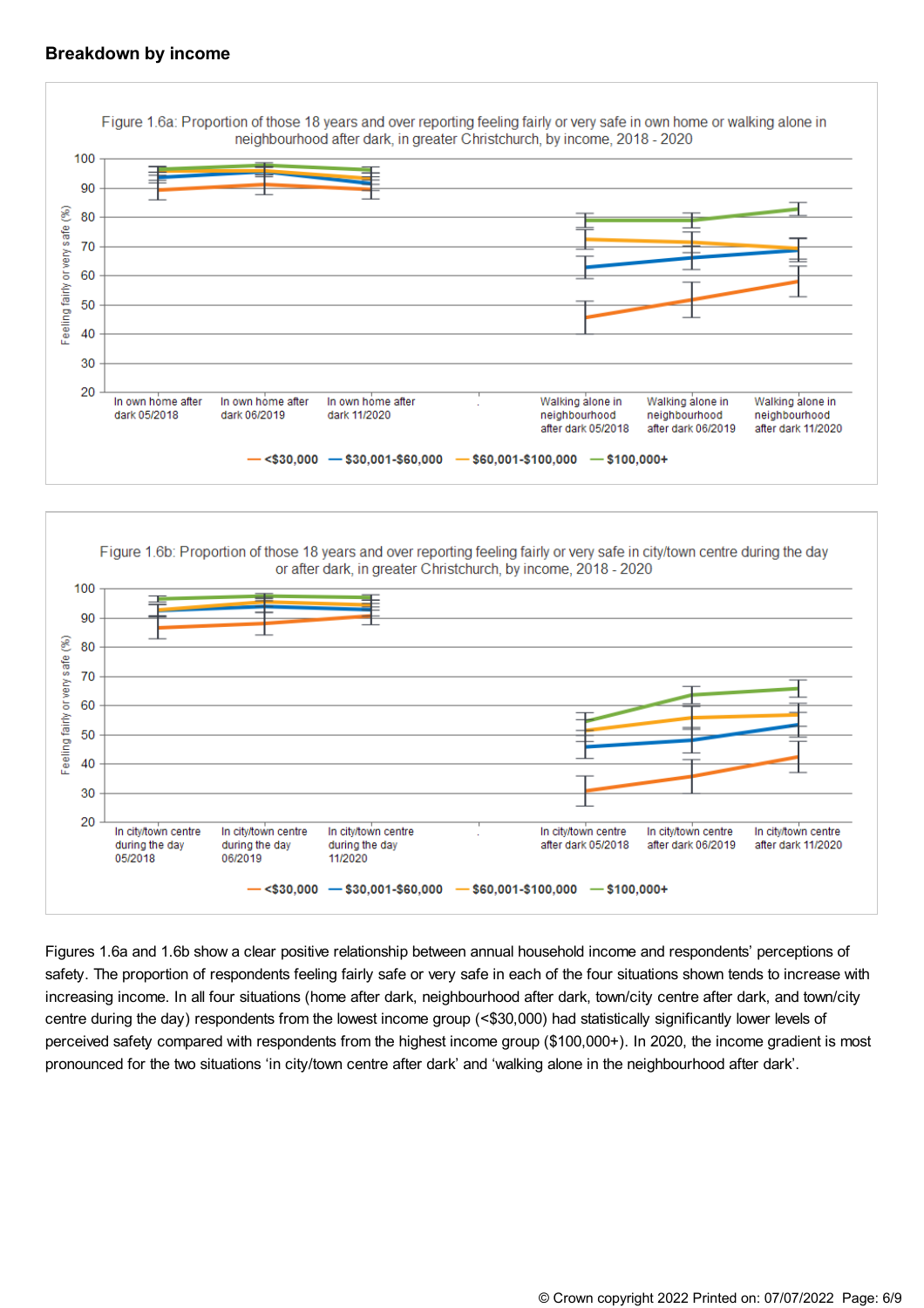#### **Breakdown by disability**





The figures show that in all three situations outside of the home respondents with a long-term health condition or disability (irrespective of age group) had statistically significantly lower levels of perceived safety, compared with respondents without a long-term health condition or disability.

#### **Data Sources**

**Source:** Canterbury District Health Board.

**Survey/data set:** Canterbury Wellbeing Survey to 2020. Access publicly available data from the Community and Public Health (Canterbury DHB) website [www.cph.co.nz/your-health/wellbeing-survey/](https://www.cph.co.nz/your-health/wellbeing-survey/)

**Source data frequency:** Annually.

Metadata for this indicator is available at [https://www.canterburywellbeing.org.nz/our-wellbeing/index-data](https://www.canterburywellbeing.org.nz/our-wellbeing/site-information/index-data)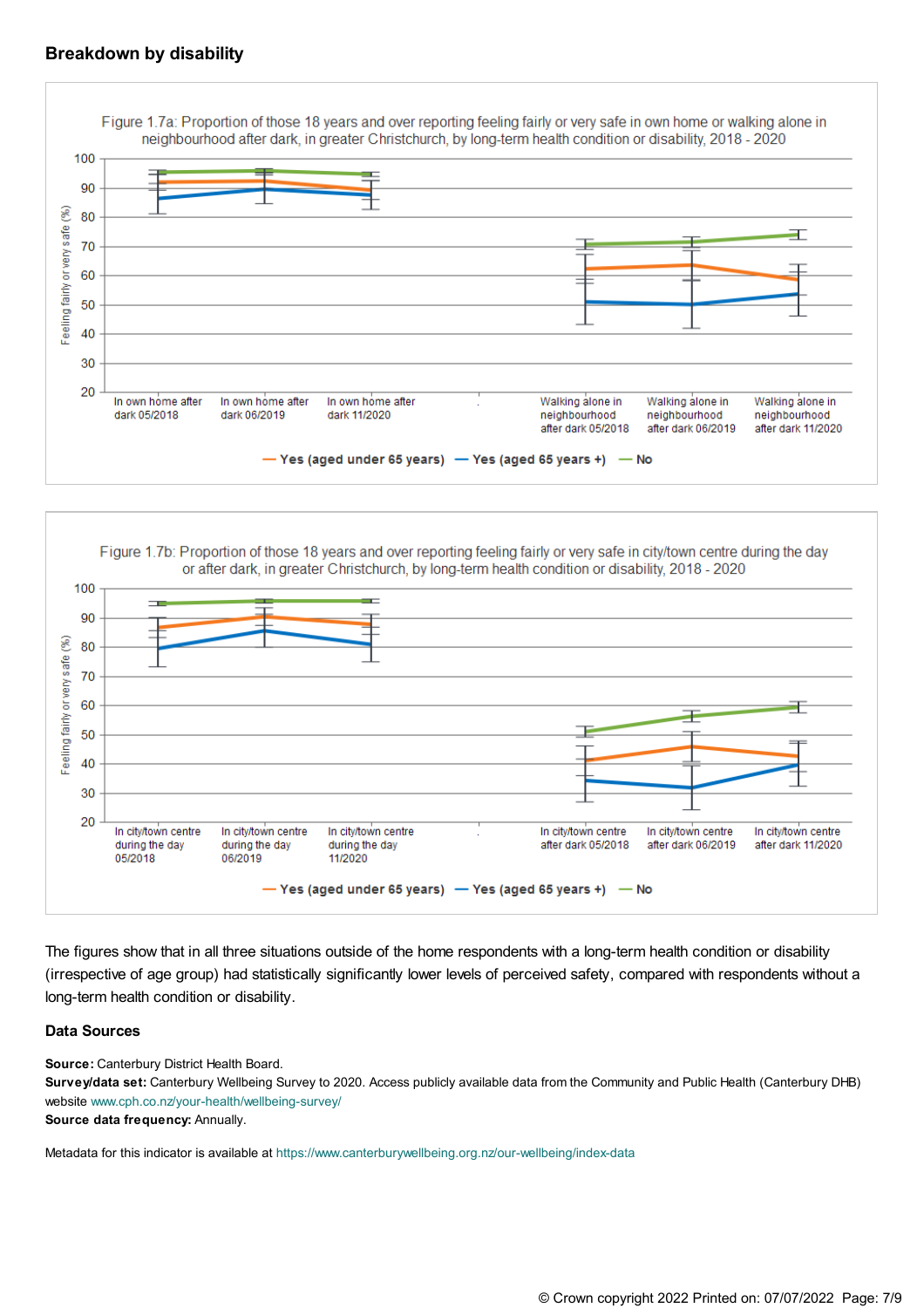#### This is the full reference list for **Safety**.

- 1 Department of Justice Equality and Law Reform (2009) Fear of Crime in Ireland and its Impact on Quality of Life: A Report Commissioned *by the National Crime Council* Dublin: The Department of Justice, Equality and Law Reform
- Schweitzer J, Kim J, Mackin J (1999) The impact of the built environment on crime and fear of crime in urban neighbourhoods. *Journal of* **2** *Urban Technology* 6: 59–73.
- **3** Taylor R (1995) The impact of crime on communities. *The American Academy of Political and Social Science* 593: 28–45.
- **4** Parkes A, Kearns A, Atkinson R (2002) What makes people dissatisfied with their neighbourhoods? *Urban Studies* 39: 2413–2438.
- Permentier M, Bolt G, van Ham M (2011) Determinants of neighbourhood satisfaction and perception of neighbourhood reputation. *Urban* **5** *Studies* 48: 977–996.
- **6** Porter M (1996) The competitive advantage of the inner city. In: Gate RL, Stout F, editors. The city reader. 5 ed. Oxford: Routledge.
- Turner R (1999) Entrepreneurial neighborhood initiatives: political capital in community development. *Economic Development Quarterly* 13: **7** 15–22.
- **8** McGahey R (1986) Economic conditions, neighborhood organization, and urban crime. *Communities and Crime* 8: 231–270.
- 9 Waldegrave C, Waldegrave K (2009) Healthy families, young minds and developing brains: enabling all children to reach their potential. Wellington: Families Commission.
- Currie J, Widom CS (2010) Long-term consequences of child abuse and neglect on adult economic well-being. *Child Maltreatment* 15: **10** 111-120.
- Springer KW, Sheridan J, Kuo D, Carnes M (2003) The Long-term Health Outcomes of Childhood Abuse. *Journal of General Internal* **11** *Medicine* 18: 864-870.
- 12 Gilbert R, Widom CS, Browne K, Fergusson D, Webb E, et al. (2009) Burden and consequences of child maltreatment in high-income countries. *The Lancet* 373: 68-81.
- 13 Infometrics Ltd. (2008) The nature of economic costs from child abuse and neglect in New Zealand: A report by Infometrics for Every Child *Counts (ECC discussion Paper 1, June)*. Wellington: Every Child Counts.
- **14** Ferraro KF (1995) *Fear of Crime: Interpreting Victimization Risk*. Albany, State University of New York: University of New York Press.
- **15** Jewkes Y (2011) *Key approaches to criminology*. Los Angeles ; London: SAGE.
- 16 Pink B (2011) Australian and New Zealand Standard Offence Classification (ANZSOC) Australia 2011 (Third edition). Canberra: Australian Bureau of Statistics.
- **17** Kelley BT, Thornberry TP, Smith CA (1997) *In the wake of childhood maltreatment*. Washington, DC: National Institute of Justice.
- 18 Oranga Tamariki (2018) Oranga Tamariki notifications assessments: Total and distinct children and young people with reports of concern requiring further action, by notifier type, for last two financial years [www.msd.govt.nz/about-msd-and-our-work/publications](https://dev.canterburywellbeing.org.nz//www.msd.govt.nz/about-msd-and-our-work/publications-resources/statistics/cyf/investigations-and-assessments.html)resources/statistics/cyf/investigations-and-assessments.html. In: Ministry of Social Development, editor.
- 19 Gilbert R, Fluke J, O'Donnell M, Gonzalez-Izquierdo A, Brownell M, et al. (2012) Child maltreatment: variation in trends and policies in six developed countries. *The Lancet* 379: 758-772.
- Gilbert R, Kemp A, Thoburn J, Sidebotham P, Radford L, et al. (2009) Recognising and responding to child maltreatment. *The Lancet* 373: **20** 167-180.
- Gilbert R, Widom CS, Browne K, Fergusson D, Webb E, et al. (2009) Burden and consequences of child maltreatment in high-income **21** countries. *The Lancet* 373: 68-81.
- 22 MacMillan HL, Wathen CN, Barlow J, Fergusson DM, Leventhal JM, et al. (2009) Interventions to prevent child maltreatment and associated impairment. *The Lancet* 373: 250-266.
- 23 Gulliver P, Fanslow J (2012) Measurement of family violence at a population level: What might be needed to develop reliable and valid *family violence indicators?* Auckland: New Zealand Family Violence Clearinghouse, the University of Auckland.
- 24 Gulliver P, Fanslow J (2013) Family violence indicators: Can administrative data sets be used to measure trends in family violence in New